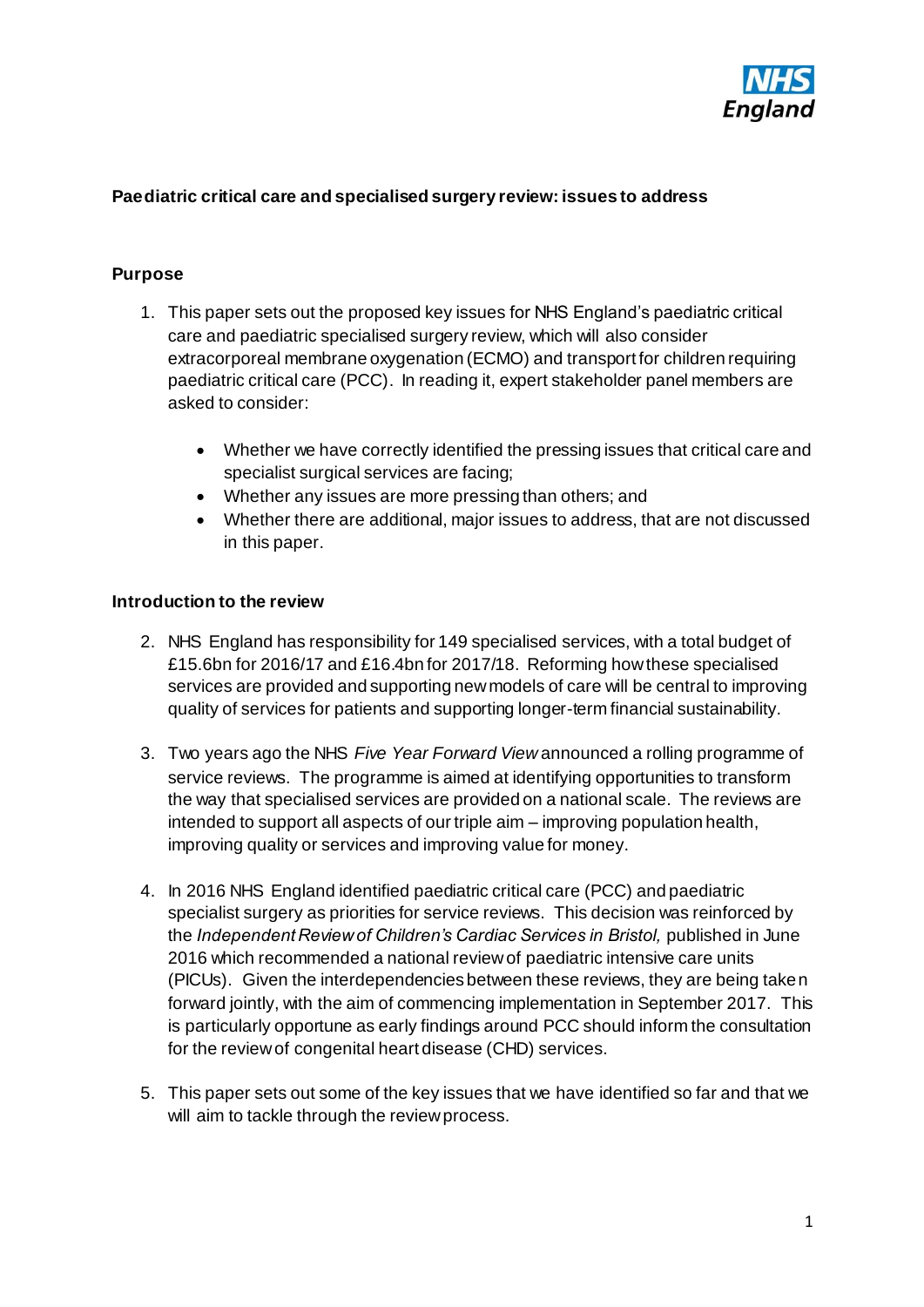# **Background and context**

## *Critical Care and transport for children requiring critical care*

- 6. PCC has changed significantly over the last few decades. There has been a large degree of centralisation of PICUs since the 1990s, achieved by the expansion of 'lead centres' – there are now around 30 PICUs across the country providing care to the 1 in 1000 children over 5 who require PICU admission per year.  $^1$  Previously, outcomes were not monitored but research suggested that fragmentation of intensive care services for children was associated with inadequate provision and excess mortality. Since centralisation of care, outcomes have improved and deaths on PICU are now very rare: in 2016 96% of children were discharged alive. <sup>2</sup>
- 7. Levels of PCC are defined as below<sup>3</sup>:
	- Level 1 paediatric Critical Care Units (PCCUs): located in all hospitals providing inpatient care to children.
	- Level 2 PCCUs: formerly classified as High Dependency Units (HDUs), these are provided in tertiary or specialist hospitals, and a limited number of district general hospitals (DGHs). They deliver levels 1 and 2 care.
	- Level 3 PCCUs (PICUs): usually located in tertiary centres or specialist hospitals, level 3 services can provide all 3 levels of PCC. Level 3 units provide care for children requiring intensive care and monitoring, including medically unstable patients requiring intubation or ventilation, single or multiorgan support, and continuous or intensive medical or nursing supervision. PCC level 3 units also provide routine planned post-operative care for surgical procedures, or during some planned medical admissions.
- 8. Whilst significant progress has been made in the delivery of paediatric intensive care (PIC), ongoing care of critically ill children has not progressed to the same degree. *High Dependency Care for Children – Time to Move On* outlined a number of issues and proposed potential solutions to improve management of critically ill children in acute hospitals, and much remains to be done on this front.<sup>4</sup> Provision of level 2 PCC is variable across the country and commissioning arrangements differ: whilst level 2 care is commissioned by NHS England in specialist hospitals and in a limited number of designated high dependency units, CCGs are responsible for commissioning level 1 care in acute hospitals but in some areas of the country it is reported that there is no commissioned level 1 care.

 $\overline{a}$ <sup>1</sup> PICANET 2016 Lay Report – available at: [http://www.picanet.org.uk/Documentation/Annual-](http://www.picanet.org.uk/Documentation/Annual-Reports/)[Reports/](http://www.picanet.org.uk/Documentation/Annual-Reports/)

PICANET 2016 Annual Report – available at: [http://www.picanet.org.uk/Documentation/Annual-](http://www.picanet.org.uk/Documentation/Annual-Reports/)[Reports/](http://www.picanet.org.uk/Documentation/Annual-Reports/)

<sup>&</sup>lt;sup>3</sup> NHS England, Level 3 Paediatric Intensive Care Service Specification. Available at: <https://www.england.nhs.uk/commissioning/spec-services/npc-crg/group-e/e07/>

<sup>&</sup>lt;sup>4</sup> RCPCH, High Dependency Care for Children: Time to move on. Available at: <http://www.rcpch.ac.uk/high-dependency-care>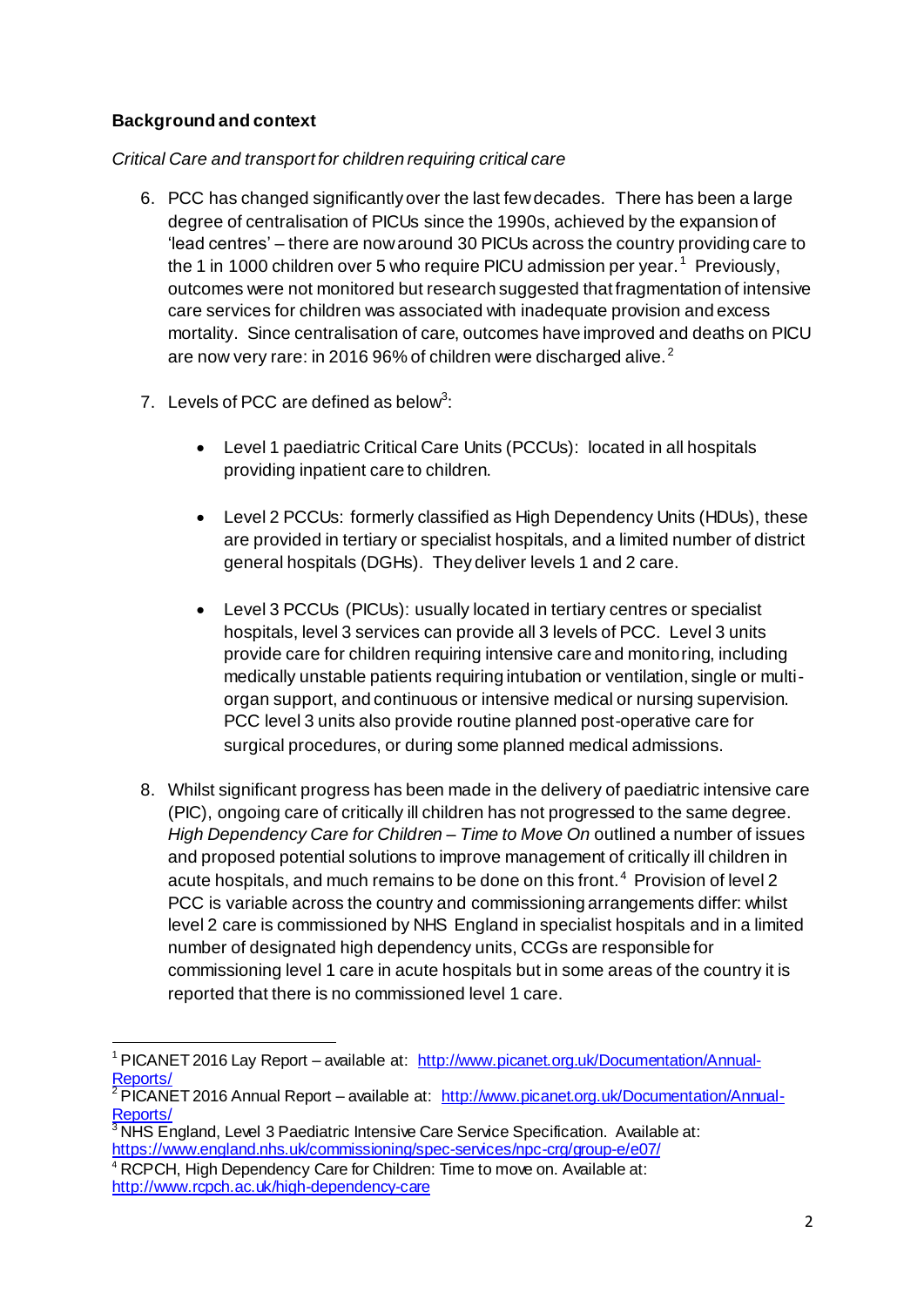9. There is a weight of evidence to support the use of specialist retrieval teams in relation to paediatric intensive care. These services were once provided by PICUs using staff that would otherwise be working on the unit. Increasingly transport services are standalone, independently staffed services, although they remain linked to and endorsed by regional PICUs. There are now 10 PCC transport teams in England providing a service to their designated geographical region, though the level of services they are commissioned to provide varies and air transport is usually undertaken with a number of charitable organisations. There is one combined neonatal and paediatric service (Embrace).

## *Specialised surgical services*

- 10. The current infrastructure and model for children's surgical services has also evolved over time, and in some areas has now become fragmented. Commissioners of specialised services have traditionally implemented services at a local level, in organisations that are able to meet the required specifications and co-dependencies for treatment. There are issues with this approach both regionally and nationally around service variation, co-dependencies, governance and treatment volumes.
- 11. The model of provision for general paediatric surgery (GPS) is also now impacting on specialised activity, as there has been a steady decline in the number of GPS cases operated on in non-specialist hospitals, whilst activity in specialised centres has increased. In 2004/5 specialist services were responsible for 39% of children's surgery compared with 24% in 1994/1995<sup>5</sup>. Exposure to elective GPS for surgeons and anaesthetists in district general hospitals (DGHs) has declined in recent years, posing a challenge in replacing the cohort of general surgeons who are nearing retirement and have traditionally provided this service.

## *Extracorporeal membrane oxygenation*

- 12.Paediatric respiratory extracorporeal membrane oxygenation (ECMO) has been commissioned on a national basis since 1997. All of the children's cardiac surgery centres provide peri-operative cardiac ECMO to support surgery, whilst respiratory ECMO is provided by 5 centres across the country: Alder Hey Children's Hospital, Birmingham Children's Hospital, Great Ormond Street Hospital, The Newcastle upon Tyne Hospitals, and University Hospitals of Leicester.
- 13. Until now there has been no formal geographic network arrangement for the service, although these are now being established for Alder Hey and Birmingham. Local networks exist but these have been established on an ad hoc basis and there is variation in referral arrangements. Variation in access to respiratory ECMO across the country and the need to transfer critically ill children requiring this service a considerable distance have been cited by units as cause for concern.

<sup>1</sup> <sup>5</sup> Royal College of Surgeons: Five Year Strategy for Improving Local Access to General Paediatric **Surgery**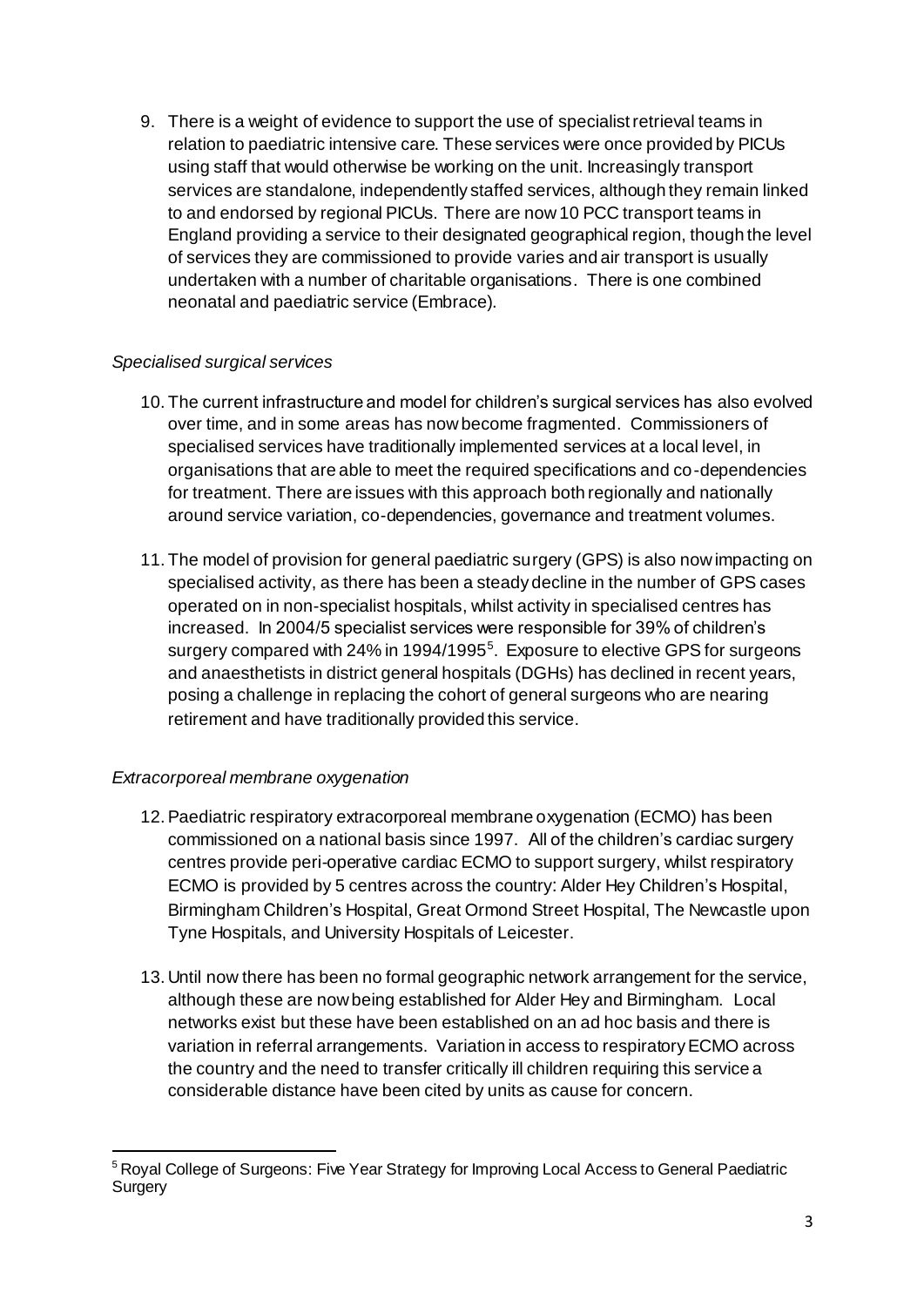14. There is only one provider of mobile ECMO in England, which may be affected by changes proposed as part of the CHD review. It is therefore opportune to consider both the clinical issues affecting current ECMO provision, and the optimal model of provision across England.

## **Issues to address**

- 15. The following section sets out the main issues related to paediatric critical care, paediatric specialised surgery, extracorporeal membrane oxygenation (ECMO) and transport that we have identified as drivers for the review, and that we believe will require attention as part of the review process.
- 16. The predominant concerns leading to the establishment of the review centred on increasing pressures on services and variation in care, which we believe apply across all elements of the review.

# *Increasing pressure on services*

## *Overall Pressures*

1

- 17. The number of admissions to PICUs has remained largely stable over the last 3 years,<sup>6</sup> however the changing nature of work on PICUs, increasing average length of stay and workforce pressures place the service under considerable strain. These pressures are compounded over the winter months arising from increases in severe respiratory infections across the acute paediatric service.
- 18.Similarly, work by the Royal College of Surgeons has shown that there has been a year on year increase in the number of children's surgical procedures carried out in specialist hospitals<sup>7</sup>. The following section examines some of the contributing factors for the increasing pressure on services:

## *Changing nature of the population*

- 19. Critical care services in particular have seen a dramatic shift in the nature of work undertaken on PICUs. Over the last three decades, there has been a substantial reduction in mortality on PICUs, however, morbidity has increased significantly, with a much higher proportion of children surviving with moderate or severe disability.<sup>8</sup>
- 20.An increasing number of children are living with long-term, complex conditions or on long-term ventilation (LTV). Despite the fact that PICU is unlikely to be the optimal environment to care for children with such needs, in many cases little alternative

<sup>&</sup>lt;sup>6</sup> PICANET 2016 Annual Report – <http://www.picanet.org.uk/Documentation/Annual-Reports/>

<sup>&</sup>lt;sup>7</sup> Royal College of Surgeons: Five Year Strategy for Improving Local Access to General Paediatric  $\int_{8}^{\infty}$ Surgery

 $^3$ Namachivayam P, Shann F, Shekerdemian L et al. Three decades of pediatric intensive care: Who was admitted, what happened in intensive care, and what happened afterward. *Pediatr Crit Care Med.*  2010 Sep;11(5):549-55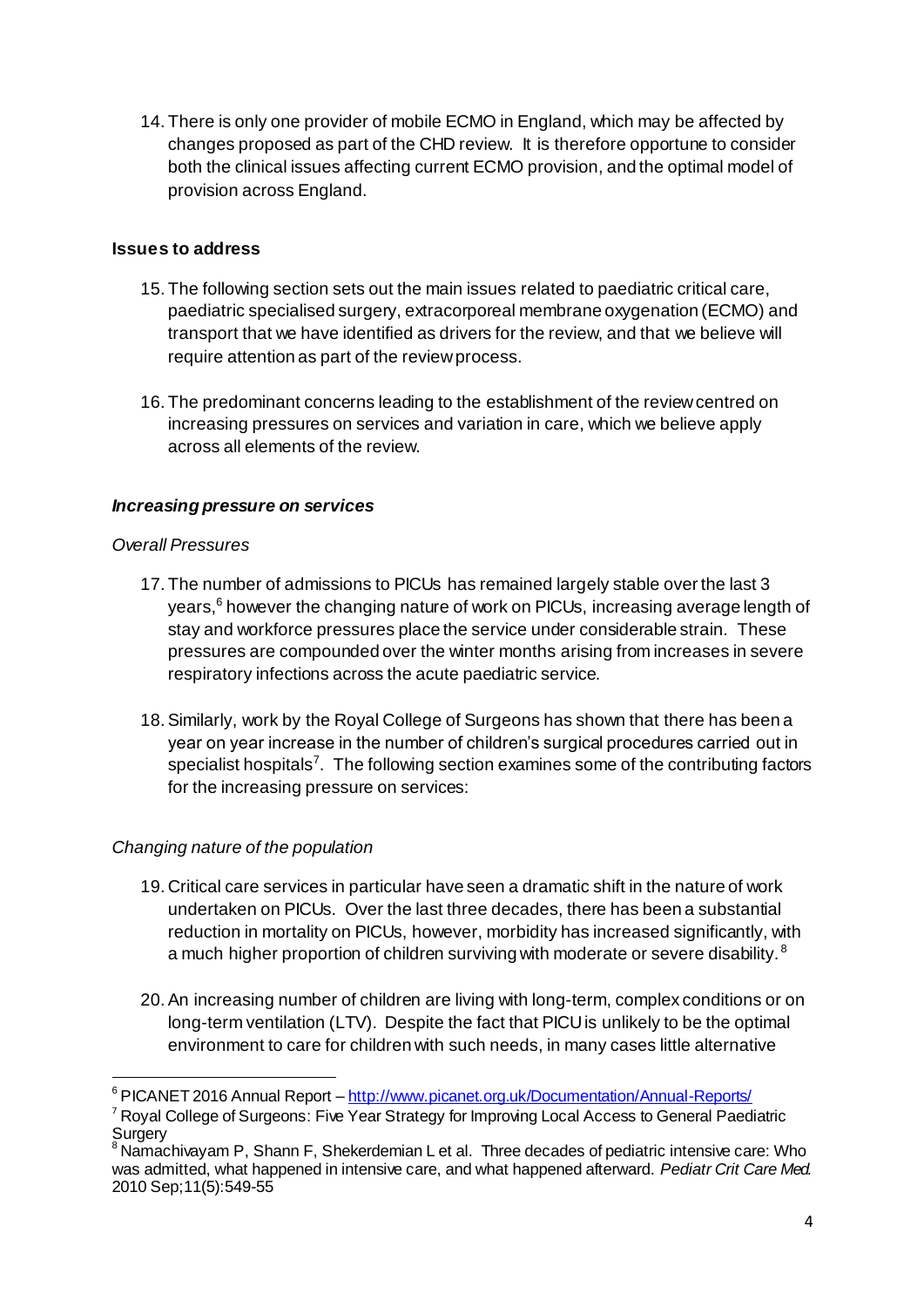provision is available outside of intensive care, to support discharge at home or to the community when children no longer require hospital care. This poses challenges for critical care services, with a small number of children using a high level of resources in PICUs: in 2015 10% of children used 58% of bed days provided.<sup>9</sup>

- 21.As the Royal College of Paediatrics and Child Health (RCPCH) has previously noted,<sup>10</sup> when this group of children require hospital care, with appropriate resources and staff training they could be looked after in regional hospitals as opposed to PICUs. This would usually enable care to be provided closer to home, and may avoid the need to escalate care to facilitate a transfer from a regional to tertiary unit. It would also release valuable PICU capacity for cases requiring advanced critical care. The careful planning of how to look after children with complex, long-term needs, and contingency plans for looking after them in DGHs when they require hospitalisation, would not only ensure that those children were supported to stay well for as long as possible and be treated closer to home, but it would release PICU capacity for those requiring the highest level of critical care.
- 22. The current payment system does not promote the most appropriate use of PCC services, and it does not encourage providers to move patients swiftly from intensive to high dependency care. In some cases a standard rate is paid for a PICU bed, irrespective of the level of care received, and funding can be paid on a block basis irrespective of workload. For children with complex needs requiring a bespoke care package, NHS England currently incurs the cost associated with delayed discharges from tertiary units, except for in a small number of cases where there is a clear cut off for payment (when the child has been clinically stable for 90 days).

## *Increasing underlying demand*

- 23.Overall the number of children operated on in DGHs has reduced from 410,000 children in 1994/1995 to 325,000 in 2004/2005. This is associated with a year on year increase in the numbers of cases being carried out in specialist hospitals.<sup>11</sup> Spend on specialised procedures also appears to have risen sharply over the last five years.
- 24. The reasons for this are not fully understood, and further analysis is required to understand whether activity in specialised centres is increasing due to an increase in the number of children with complex long-term conditions, who would require care in specialist centres even for non-specialised surgery, or whether there has been an increase in demand for specialised surgical procedures themselves.

<sup>1</sup> 9 PICANET 2016 Annual Report – available at [http://www.picanet.org.uk/Documentation/Annual-](http://www.picanet.org.uk/Documentation/Annual-Reports/)[Reports/](http://www.picanet.org.uk/Documentation/Annual-Reports/)

 $10$  RCPCH. High Dependency Care for Children: Time to move on. Available at: http://www.rcpch.ac.uk/high-dependency-care

<sup>&</sup>lt;sup>11</sup> Royal College of Surgeons: Five Year Strategy for Improving Local Access to General Paediatric Surgery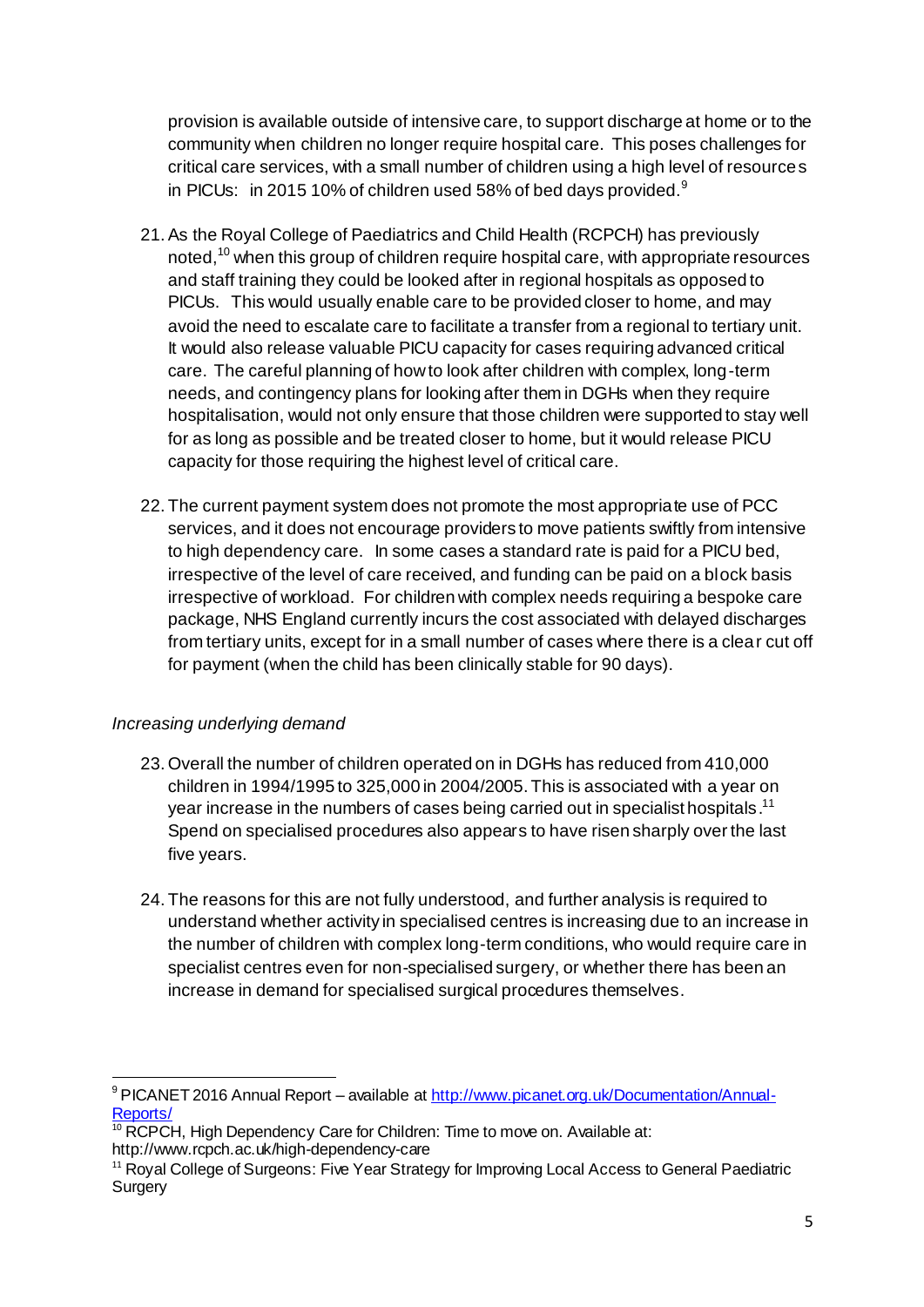25. It is also likely that the increasing number of children – particularly those under five years old - being transferred from DGHs to specialised children's hospitals for nonspecialised surgery is putting increasing pressure on specialist children's hospitals, and causes children and families to travel further than may be necessary. It may also result in children experiencing longer waiting times for planned specialised procedures.

#### *Seasonal pressures*

- 26.Every winter the number of children requiring PCC treatment peaks, largely due to a spike in prevalence of respiratory disease. Demand for ECMO services also increases during periods of respiratory illness, though data demonstrates that surges in demand are not always limited to winter months.
- 27. This pattern presents huge challenges for those working in PICUs and in emergency transport services, as demand often exceeds capacity during this time. Maximum throughput on PICUs can be compromised as units are unable to discharge children swiftly to ward level care. Children at times have to be transported considerable distance to a unit with an available bed or expertise to meet their needs.

#### *Managing elective and emergency demand*

28.Planning expected levels of emergency and elective procedures is a frequently cited challenge in managing PICUs, particularly in winter when emergency admissions peak. During this period it is not unusual for children undergoing specialised surgical procedures dependent upon the availability of a PICU bed to experience (potentially multiple) cancellations. Units sometimes report that the 18 week Referral to Treatment (RTT) target can lead to the repeated rescheduling of planned procedures.

## *Workforce challenges*

- 29.Staffing critical care units to levels recommended by the Paediatric Intensive Care Society (PICS) often proves to be challenging. In 2015, 10 (29%) PICUs met the recommended nursing establishment levels, which was an increase from 5 units in the previous year.<sup>12</sup> In addition to well documented shortfalls in the nursing profession it can be difficult to ensure an appropriate skill mix on units, which also affects recruitment to paediatric critical care transport teams.
- 30.Additionally, part of the reason that children requiring surgery are transferred to specialist children's hospitals is that fewer adult surgeons and anaesthetists are trained in, or have enough exposure to children's general surgery compared to previous generations of clinicians who are now nearing retirement. In 2010 a RCS survey indicated that 38% (213/555) of surgeons and 42% (659/1561) of anaesthetists had less than 1 clinical session per week allocated to care of children

 $\overline{a}$ <sup>12</sup> PICANET 2016 Annual Report - http://www.picanet.org.uk/Documentation/Annual-Reports/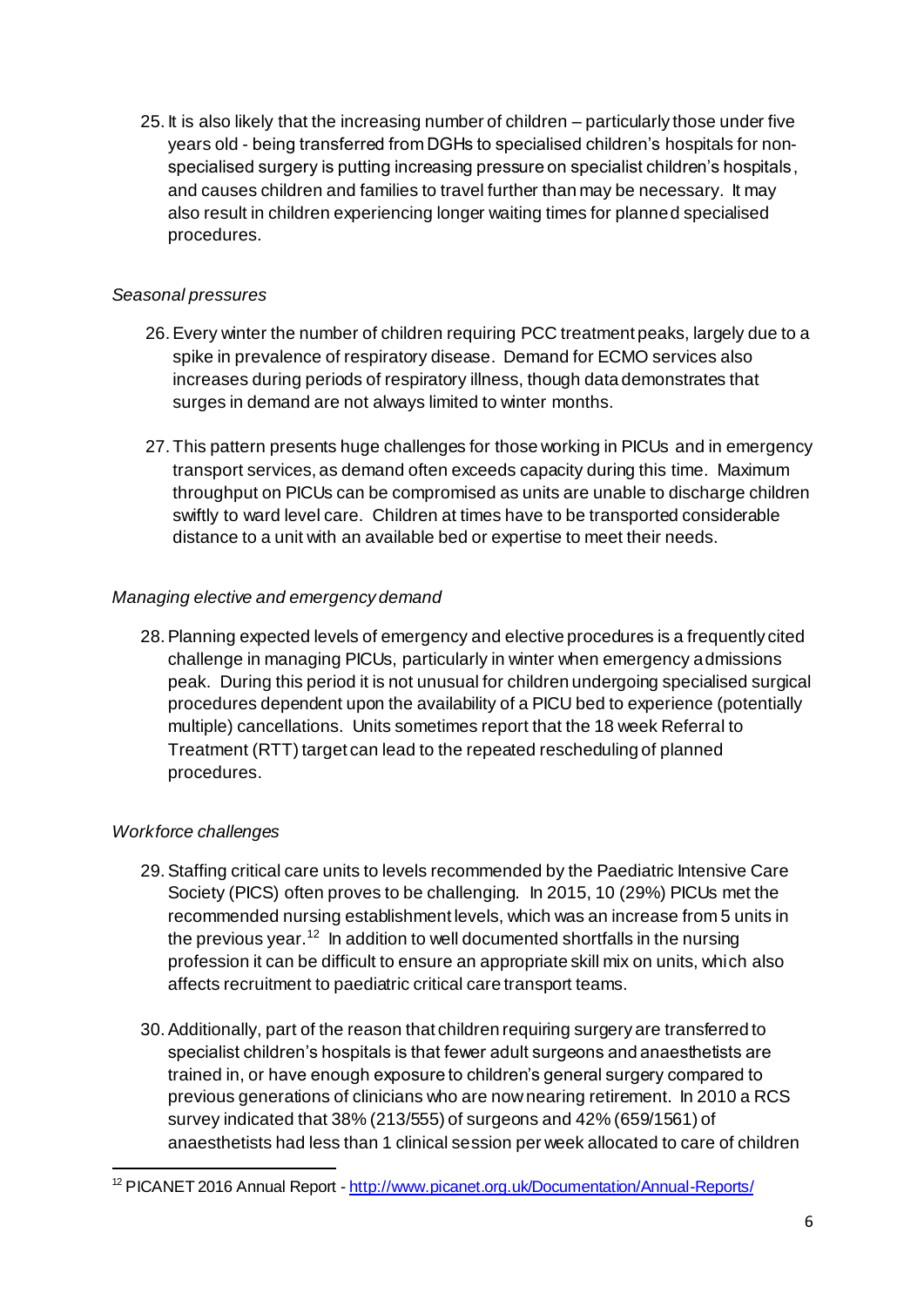within their job plans. This was compounded by the fact that 20.3% (113/555) of surgeons and 23.3% (364/1561) of anaesthetists indicated that they did not have regular training that would maintain their skills in caring for children.<sup>13</sup>

## *Variation in care*

- 31. The 2016 PICANET annual report indicates variation in the way that care for critically ill children is provided. Rates of invasive ventilation vary between 18% and 90% across all PICUs, and also by geographical region – reflecting different admission criteria and patient case-mix in different regions.<sup>14</sup>
- 32. There is also considerable inequity in how a child in the UK requiring level 2 critical care (high dependency) is cared for: in one part of the country a child may be cared for locally, whilst in another area they would be transferred to a PICU in another area, requiring the child to be anaesthetised, intubated and ventilated, adding complexity, cost and risk that may be potentially avoidable.<sup>15</sup> Data from previous years suggests that around 28% of children admitted to PICUs either do not require invasive or noninvasive ventilation – many of these children could be looked after in other critical care environments with the right staff resources and competencies.<sup>16</sup>
- 33.Whilst all critical care transport services transport critically ill children to PICU, some are additionally commissioned to provide repatriation after intensive care and relocation for high dependency care. Funding and commissioning models vary across regions and there is wide variation in access to and uptake of air transport between regions. Transport teams also reported, over a two year period (2013-2015) an unmet need totalling 806 transfers.<sup>17</sup>
- 34. In most regions repatriation is currently performed by local ambulance services by frontline or paramedic ambulances using two paramedics and a nurse from the tertiary centre. Repatriations are often assigned a low priority by the ambulance service with the result that they are substantially delayed and hence PCC capacity is not released in a timely fashion. These delayed discharges are a significantly impede effective utilisation of PCC capacity at times of peak activity.
- 35. Under the current model of provision for respiratory ECMO, inequity of access to services and the need to transfer patients a significant distance has been cited as a concern.<sup>18</sup> However, research from America suggests that mortality is significantly higher at centres providing low volumes of ECMO compared to those providing

 $\overline{a}$ 

<sup>&</sup>lt;sup>13</sup> Royal College of Surgeons: Five Year Strategy for Improving Local Access to General Paediatric **Surgery** 

<sup>&</sup>lt;sup>14</sup> PICANET 2016 Annual Report, available at:<http://www.picanet.org.uk/Audit/Annual-Reporting/>

<sup>&</sup>lt;sup>15</sup> Royal College of Paediatrics and Child Health. High Dependency Care: Time to Move On. 2014. Available at:<http://www.rcpch.ac.uk/high-dependency-care>

As above

<sup>17</sup> PICS ATG & NTG Air Medical Transport Report 2015

<sup>&</sup>lt;sup>18</sup> Paediatric ECMO Model of Care: Workshop Recommendations